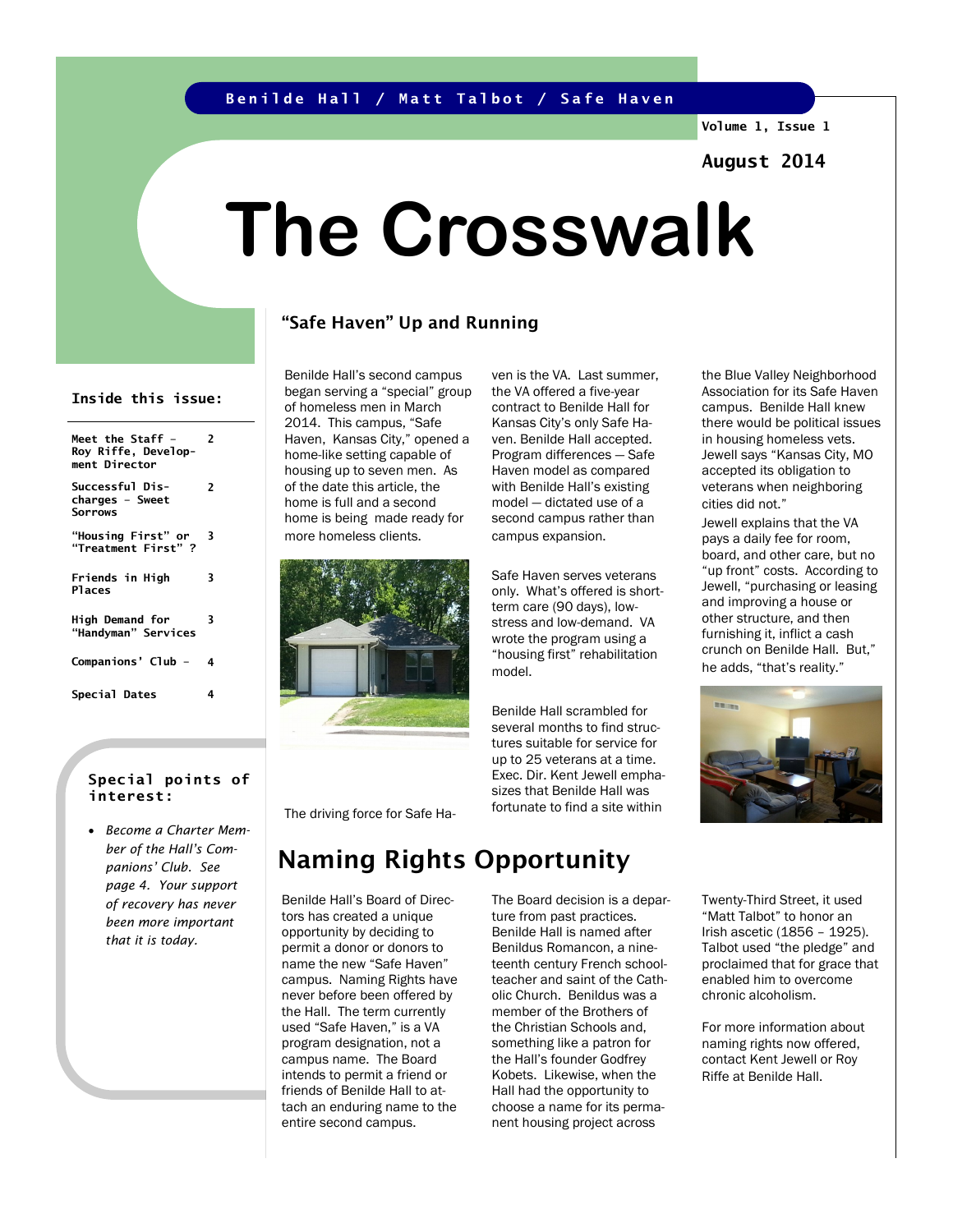# Meet the Staff – Roy Riffe, Development Director

[rriffe@mail.benildehall.org.](mailto:rriffe@mail.benildehall.org)

Editor: Roy, you have been with Benilde Hall since 2011. Tell our readers about your role at the Hall and your background.

Roy: I write grants for BH, so I go to lots of meetings off campus. When I'm not doing that, I'm at my computer working on raising money for the Hall's different activities. My favorite job before Benilde Hall was fundraising and public relations for the Wildlife Conservation Center in Central Park, NYC, the zoo.

Ed.: That sounds like fun, although the grant writing process itself sounds formulaic and routine. Is it?

Roy: It's anything but that. For example, you're running a short article in this first issue of *"The Crosswalk"* about different current ideas on how best to help the homeless – housing first or treatment. BH stands the risk of getting caught in the crossfire of disputes such as that. Government programs and funding foundations look long and hard at what the Hall and other agencies do. The government and foundations are always looking for effective services, seeking the "most for the buck." BH can take the attitude "We know best," but taking that attitude jeopardizes funding from foundations and others that change their grant-funding and contract criteria every year.

Ed.: I'm guessing that fundraising for the Central Park Zoo is a lot different than fundraising for BH. Right?

Roy: Good question. The requirement that a fundraiser/grant writer be curious and attentive is exactly the same. Yes, the particulars are completely different. You need to understand, I'm a "mission" guy. To work for the benefit of the homeless is a special opportunity for me. The way I see it, staff, directors, and supporters of BH have to step back from distractions, and there are a lot of those here at the Hall. When we do that, we observe that we are blessed in our various roles. The Central Park Zoo is one of the best endowed and supported charities in the world! That zoo has a fabulous "backyard" and a remarkable history as the oldest operating zoo in the US. BH does not enjoy gifts like those, but it has a fabulous role to play through attention to its mission.

Ed.: You said curious and attentive. Care to elaborate?

Roy: I read a lot, and I listen a lot. I relate what I learn to BH. You see, without grants and funding by generous people and foundations, BH would have to shut its doors. "Precarious" is not too strong a word for the BH situation or for any other un-endowed operating charity. This is a challenge. I like to think it keeps me young and sharp.

Ed.: Thanks for your time. Stay curious, and stay effective!

Roy: You're welcome.



# Successful Discharges – Sweet Sorrows

The July 2014 opening of St. Michael's Veterans Campus, Kansas City's brand new VA permanent housing facility, resulted in ten successful discharges of BH clients. Seeing so many men moving at one time was bitter sweet: thrilling and chilling at the same time. Successful discharges happen all the time here (and are beginning to occur at the new "Safe Haven" campus too), but never this many at one time. The men leaving were excited to be part of St. Michael's, and the men remaining on campus saw evidence of positive possibilities for themselves too. St. Michael's is just one more piece of the puzzle. The big picture shows that it takes a variety of programs to serve (and actually help) homeless adults.

Successful discharges involve elements of stable income, secure living arrangements, and a plan for maintenance of a sober lifestyle. More than 60% of BH discharges are successful. True, there are other discharges, some that are not all they could be. Those too convey the message that recovery, while not easy or assured, is offered to those men who really want it.

*"I'm a 'mission' guy. To work for the benefit of the homeless is a special opportunity for me."*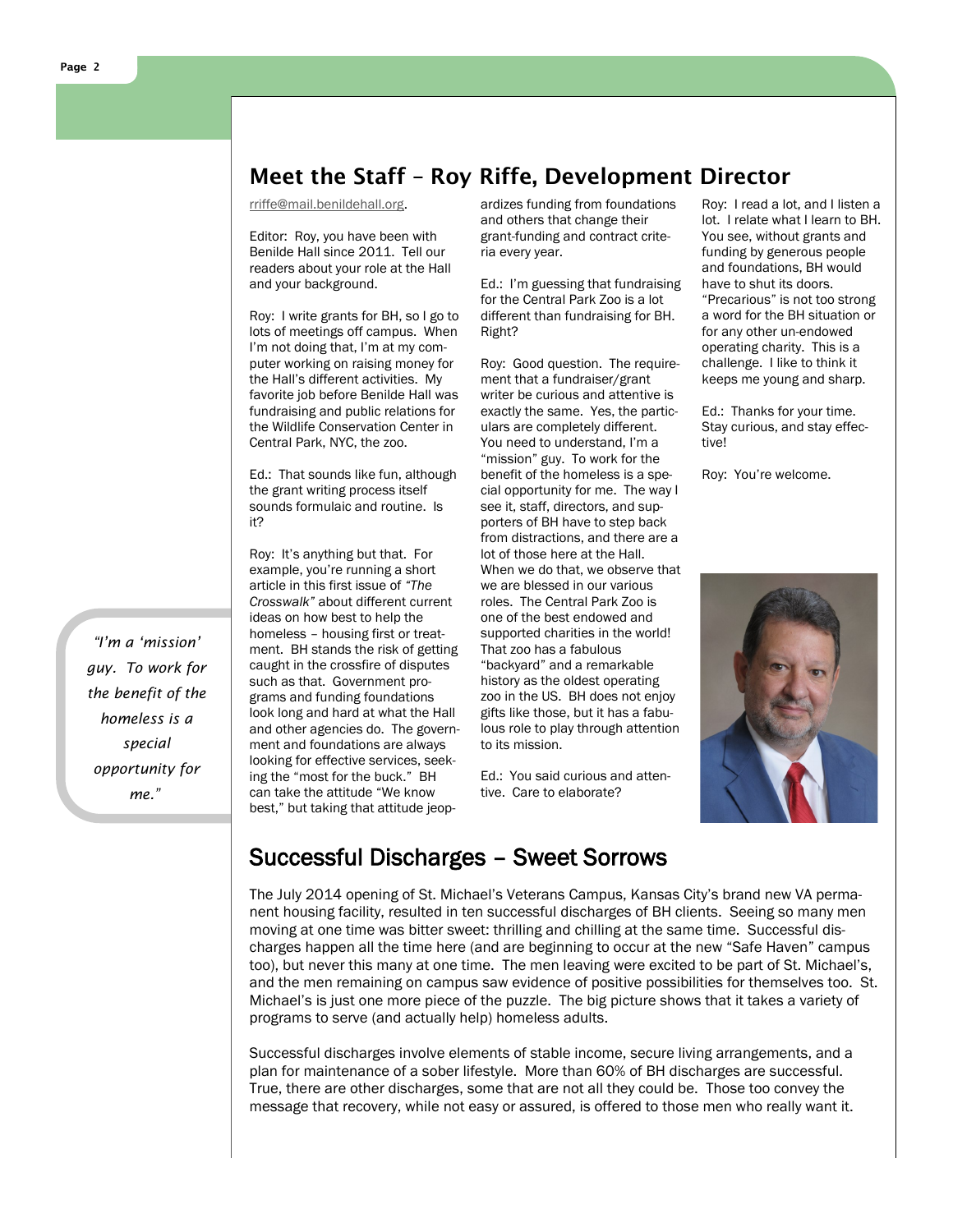## "Housing First" or "Treatment First" ???

How should society care for homeless adults? Should they be treated first (treated for whatever caused their homelessness), or should they be housed first? There are competing and compelling answers to these questions, answers that at times conflict with each other.

"Housing first" advocates always have a say in these debates. Their voices are always influential, and, sometimes quite persuasive. Right now, in 2014, the housing first advocates are making themselves heard – loud and clear! Their essential idea is to combat homelessness. They point to the dangers of

homeless living and to the benefits (physical and psychological) that an abode provides. Get a woman or man off the streets first they argue; then provide counseling or other needed services as necessary.

"Treatment first" advocates disagree. They look at homelessness as a symptom of underlying problems. Instead of moving a homeless adult into immediate housing, treatment first proponents prefer a two-step approach: First, control the situation by bringing the adult into stabilizing care and treatment; second, return the woman or man to the real world, but *only* when she or he has tools for coping with life.

Benilde Hall gets caught in the middle of this discussion! In fact, Benilde Hall is accustomed to this conflict. At its core, Benilde Hall has been, and will remain, a treatment first agency. Benilde Hall was designed around treatment first. However, some agencies that refer men to Benilde Hall do so with "housing first" in mind. Part of the Benilde Hall "wisdom" is recognizing that some clients respond to certain models better than others. Benilde Hall advocates for treatment first, but the Hall adapts. The Hall never injures itself by being inflexible. In the end, the role of the Hall is to serve. That's what we do; that's who we are.

## Friends in High Places

Tom Mitchell, one of Benilde Hall's best friends, has been actively working for the Hall's continued success. Tom made arrangements for Benilde Hall to be the beneficiary of this year's RE/MAX Innovations "Red, White & Blue" Golf Tournament, September 11, 2014. This scramble-format event – for women and men – visits Staley Farms Golf Club, a challenging and interesting premier course, one of the very best courses in the metro area

Don't miss this event. To enroll a team or sign on as an individual, call Laura Tyson at 816 454 6540 or call Staley Farms at 816 734 3839. And thanks, Tom; thanks a lot.



*Continues.*

*How to Best Treat Adult Homelessness – the Unsolved Debate* 

## High Demand for "Handyman" Services

Benilde Hall Services continues its "jack of all trades" growth, serving clients all across the metro area. During summer months, Benilde Hall Services keeps busy mowing, but it also has other activities including property maintenance for a significant new client, a large apartment complex in Wyandotte County, Kansas.

Benilde Hall Services was first created five years ago to address two unrelated needs – keeping up with maintenance required for the older buildings on the BH campus and providing employment opportunities for unemployed and underemployed men. From mowing to landscaping to janitorial and painting, carpentry, electrical, even snow removal, BH Services demonstrates the ability to take care of property owners' needs. Mark Breads has taken charge for BH Services, supervising and assigning crews, taking emergency calls, and generally acting as "the face" of Services. Three months ago, Services needed another

truck, and many Benilde Hall supporters responded to a Kent Jewell letter asking for contributions to help buy that vehicle, a four-year-old Ford Super Duty pickup. If you missed out on the chance to make a contribution to that effort, call D'Ann Clark at Benilde Hall. She will be glad to help you make a quick and painless contribution to help BH Services keep up with demand.